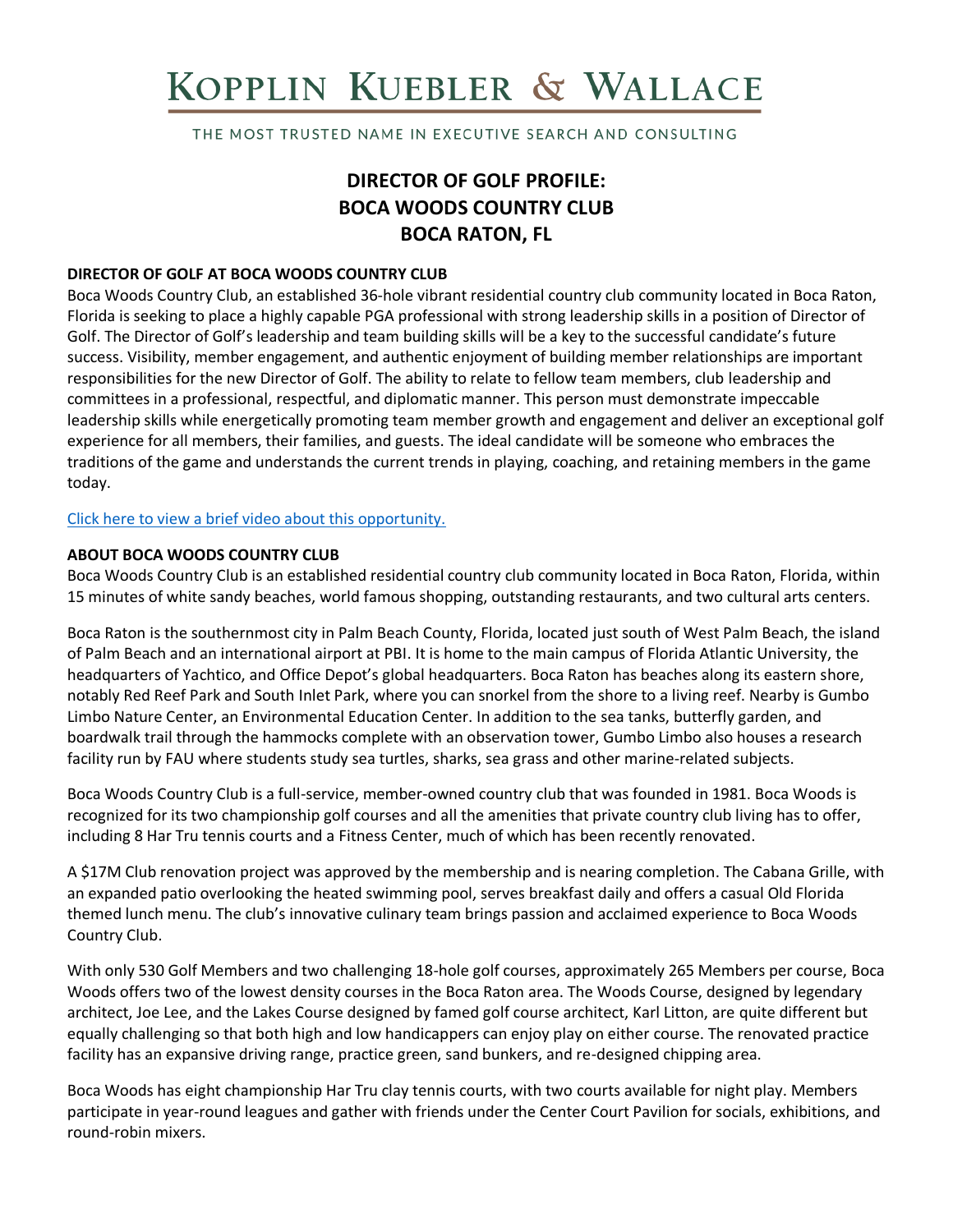The Club's new fitness facility has state-of-the-art equipment, a weight room, and a cardio studio. The Certified Training Director and staff offer expert professional instruction, personal training, and massage therapy. Members also enjoy an outdoor heated swimming pool.

An elected Board of Directors and a newly appointed General Manager, along with a seasoned staff, maintain the Club's character in close harmony with the special standards of the Boca Raton community. In April of 2000, the membership elected to implement the requirement that every homeowner become an Equity Member. As a result, the Club has great fiscal strength and enjoys an enviable financial position among South Florida country clubs, as evidenced by a great boom of home renovations, an influx of many new and enthused members, and an overall very positive 'vibe,' which bodes well for the future.

#### **Boca Woods Vision Statement**

Boca Woods Country Club is dedicated to providing a residential country club lifestyle featuring a community and club culture characterized by friendliness, civility, and respect for its members and staff in an overall setting of refinement and casual elegance.

# **BOCA WOODS COUNTRY CLUB BY THE NUMBERS**

- There are approximately 640 members in all categories including Golf Equity (539), Social Equity (85), Golf Non-Equity (22) and a few other minor categories
- There is a \$75,000 initiation fee with a \$20,000 Equity Bond and \$55,000 initiation fee
- 36 holes of golf supports approximately 52,000 rounds of golf annually
- Overall gross volume is approximately \$14.0M
- Annual dues volume is approximately \$10.5M
- Golf Operations Department Employees 9 FT; 10 PT; does not include DOG position, 1 Asst Golf Pro Position, and additional Pro Shop Attendant
- The club uses the NORTHSTAR POS and accounting system and the Fore Tees Reservation system
- The average age of members is 67 years

#### **BOCA WOODS COUNTRY CLUB WEBSITE**: **[www.bocawoodscc.com](http://www.bocawoodscc.com/)**

#### **DIRECTOR OF GOLF POSITION OVERVIEW**

The Director of Golf (DOG) at Boca Woods is the face of golf of the Club. He or she must embody the highest levels of integrity, professionalism, and diplomacy, and be a highly active, engaged, and visible presence with both members and staff. The Director of Golf will oversee the performance of all golf operations and services, including the golf shop, golf range, golf service areas and golf operation. The position will promote an exceptional "golf experience" and provide excellent services and programs for all patrons. The Director of Golf will operate at both a tactical and strategic level, managing and continuously developing all aspects of the golf program He or she will be a "go-to" individual who takes ownership of the operation and be a highly visible and engaged member of the management team.

The DOG must be an exceptional leader and manager who recognizes and respects the contributions of all team members. The DOG must be capable of both guiding and holding members and staff accountable to achieving and maintaining high standards. He or she will directly manage all areas of the golf operation and work closely and be highly collaborative with the Golf Course Superintendent and other department heads, while reporting to the General Manager. The position will promote an exceptional golf experience and provide creative services and programs for all members and guests. The DOG is expected to be a strategic leader of the golf experience at Boca Woods and therefore a person of intellect, vision, planning, and business acumen.

The DOG's direct reports at present include: 6 assistants, 6 golf shop employees and 25 bag and cart staff personnel.

Critical success factors for the DOG include:

• Naturally defaulting to be highly visible and able to secure high levels of membership satisfaction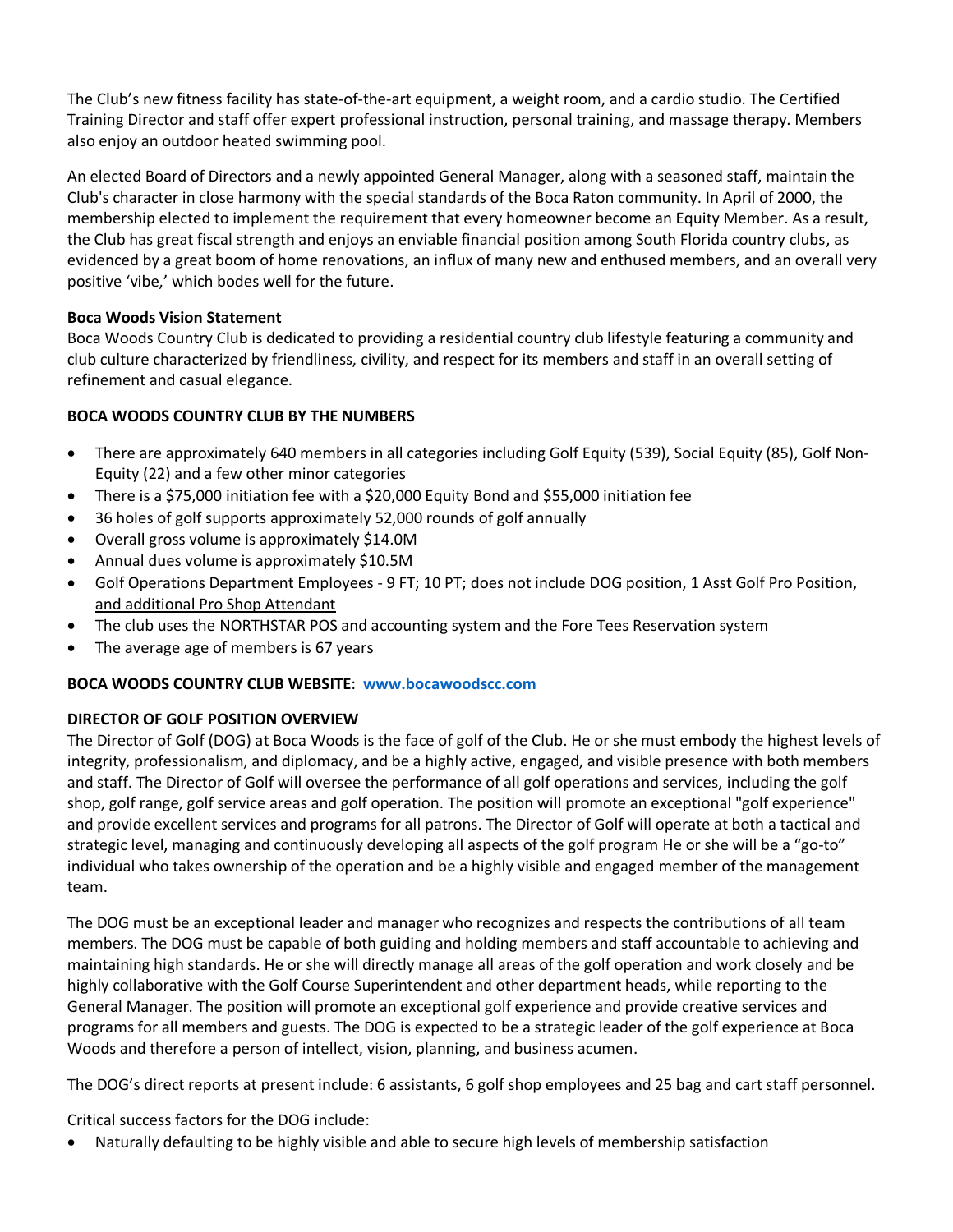- Ability to create a strong identity for BWCC professional staff and develop an effective plan to attract and retain talent
- Ability to train and develop staff members in an effort to promote them to jobs of greater responsibility at other clubs
- Ability to develop and maintain, and consistently enforce, high standards of conduct, performance, and standard operating procedures
- Ability to effectively communicate with all staff, not just in golf operations, recognizing the "one club, one team" philosophy
- Being consistently innovative with programming, and ensuring the same level of engagement from the team in his or her absence
- Ensuring that all members within the Club look at him or her as "our" DOG, and not as being partial or showing favoritism to any individual or group

There are areas within the BWCC golf operations that are performing at an exceptional level and may need to simply continue or need only slight "polishing." Understanding when and where to prioritize is very important.

While they are looking for the consummate golf professional in all aspects of competencies and experiences, the successful DOG needs to be a great generalist, meaning a good player, a good instructor, a good merchandiser, a good innovator, a good tournament host and marketer, and above all, a great communicator! They are looking for a special person who embraces the golf experience at Boca Woods, and who, by personal persuasion and commitment, creates support for his or her efforts.

# **ESSENTIAL DUTIES AND RESPONSIBILITIES:**

- Enthusiastically promote the game of golf and golfing activities with a high-level of service.
- Create a feeling of overall hospitality, warmth, and energy through interactions with members, guests, and staff that compliments the service-centric culture of the Club.
- Is a "Steward of the Brand," ensuring the intention of the Mission, Vision, and Guiding Principles for the Club is understood through actions, practices, processes and through discussions.
- Represent the Club through attending regular committee/staff meetings.
- Oversee and manage all golf department staff.
- Take a "coaching and teaching" approach to team member development and directs corrective action procedures as necessary.
- Develop, teach, and oversee the game of golf by providing private lessons, conducting clinics, and player development programs.
- Promote, organize, and supervise all golf tournaments
- Interpret and enforce the rules and regulations governing golf in a consistent manner.
- Create and enforce in a consistent manner the Club's rules and regulations governing the use of the golf course, golf carts, and other golf facilities.
- Supervise the handicap system.
- Be open and interested in members' suggestions, resolving issues as they arise, including providing more difficult issues and potential solutions to the General Manager.
- Co-operate and partner with the Golf Committee Chairperson, the Green Committee Chairperson, the Golf Course Superintendent, and the Clubhouse Manager.
- Oversee the charges for green fees, trail fees, cart fees, bag storage, and cart storage.
- Prepare annual and monthly budget and operating plan for golf operations and take corrective actions as necessary to assure that budget goals are attained.
- Operate and maintain a reputable golf shop that features a range of quality merchandise and services reflective of members' needs.
- Develop Golf Shop policies, goals, and forecasts of the Club's golf programs and services.
- Responsible for recruitment, training, coaching, and supervision of a high performing staff of employees in their job responsibilities.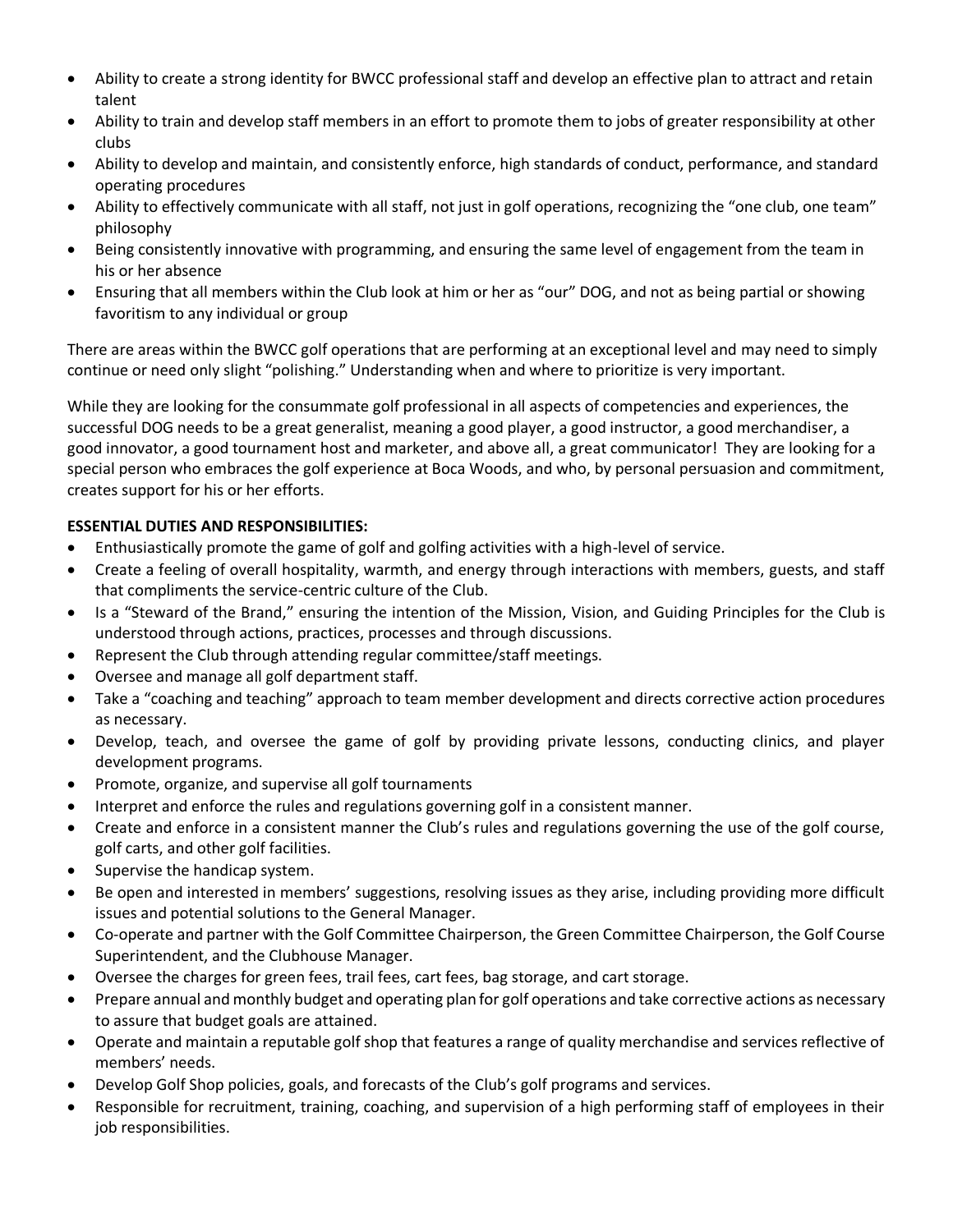- Represent Boca Woods Country Club in professional golf activities in a reputable, professional manner, i.e., the local section of the P.G.A., Pro-Am's, State, National events, and in the community.
- Play golf with the members of all skill levels as time permits.
- Uphold the PGA Code of Ethics.
- This position has direct supervisory responsibility for all golf staff.

### **CANDIDATE QUALIFICATIONS**

- A strong accomplished PGA or LPGA member professional in good standing, with a proven track record of providing premier services in a dynamic exclusive membership environment
- A minimum of 5-7 years of verifiable, progressive leadership and golf management experience. NOTE: Those current Assistant Professionals at well-recognized clubs, with verifiable records of achievement, will be strongly considered for this role.
- A proven track record in player and program development working with all levels of playing abilities and diverse skill levels to grow the game
- A strong team leader focused on two-way communication with all team members
- A highly visible and interactive individual committed to engaging members at every opportunity to develop high levels of member satisfaction
- A team builder who has a history of attracting, developing, motivating, and retaining a high-performance team of professionals to propel the operation forward
- Significant tenure and experience in similar club environments where traditions and respect, both personally and with the Club, are intrinsically rooted
- Fundamental knowledge of the game of golf, rules of golf, golf facility operations and tournament operations.
- Knowledge of Tournament operations and USGA rules
- Knowledge of NorthStar software is a plus
- Strong organizational, planning, and prioritization skills
- Maintain and promote and positive culture with the team and community
- Be decisive, proactive, and responsive and have exceptional personal "presence" representation of the Club to all constituencies.

#### **EDUCATIONAL AND CERTIFICATION QUALIFICATIONS**

A college degree is preferable, in lieu of a degree, substantial experience will be considered. A minimum of a "Class A" level registration within the PGA. Further, a verifiable commitment to continuing education within the PGA.

#### **CLUB COVID REQUIREMENTS**

This club does not require staff to be fully vaccinated as a provision of employment and does follow all federal and state mandates.

#### **SALARY AND BENEFITS**

Salary is open and commensurate with qualifications and experience. The club, along with the typical PGA benefits, offers an excellent bonus and benefit package.

#### **INSTRUCTIONS ON HOW TO APPLY**

Please upload your resume and cover letter, in that order, using the link below. You should have your documents fully prepared to be attached when prompted for them during the online application process. Please be sure your image is not present on your resume or cover letter; that should be used on your LinkedIn Profile.

*Prepare a thoughtful cover letter addressed David Sweet, General Manager, Boca Woods Country Club* and clearly articulate why you want to be considered for this position at this stage of your career and why Boca Woods CC and the Boca Raton area will be beneficial to you, your family, your career, and the Club if selected.

*You must apply for this role as soon as possible but no later than* **May 13, 2022***. Candidate selections will occur* **in late-May** *with first Interviews expected early June and second interviews a short time later, with a desired start as soon as convenient afterwards.*